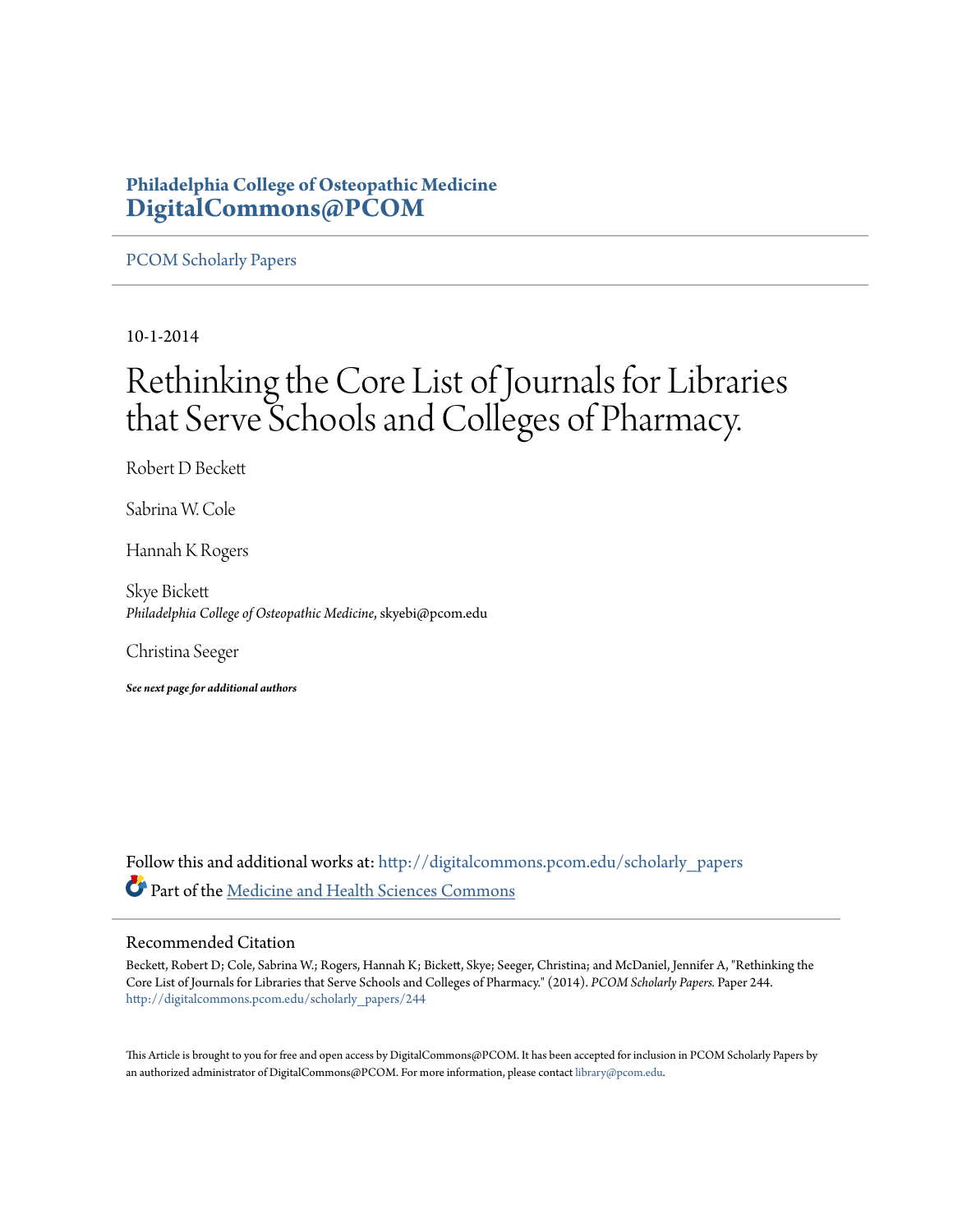### **Authors**

Robert D Beckett, Sabrina W. Cole, Hannah K Rogers, Skye Bickett, Christina Seeger, and Jennifer A McDaniel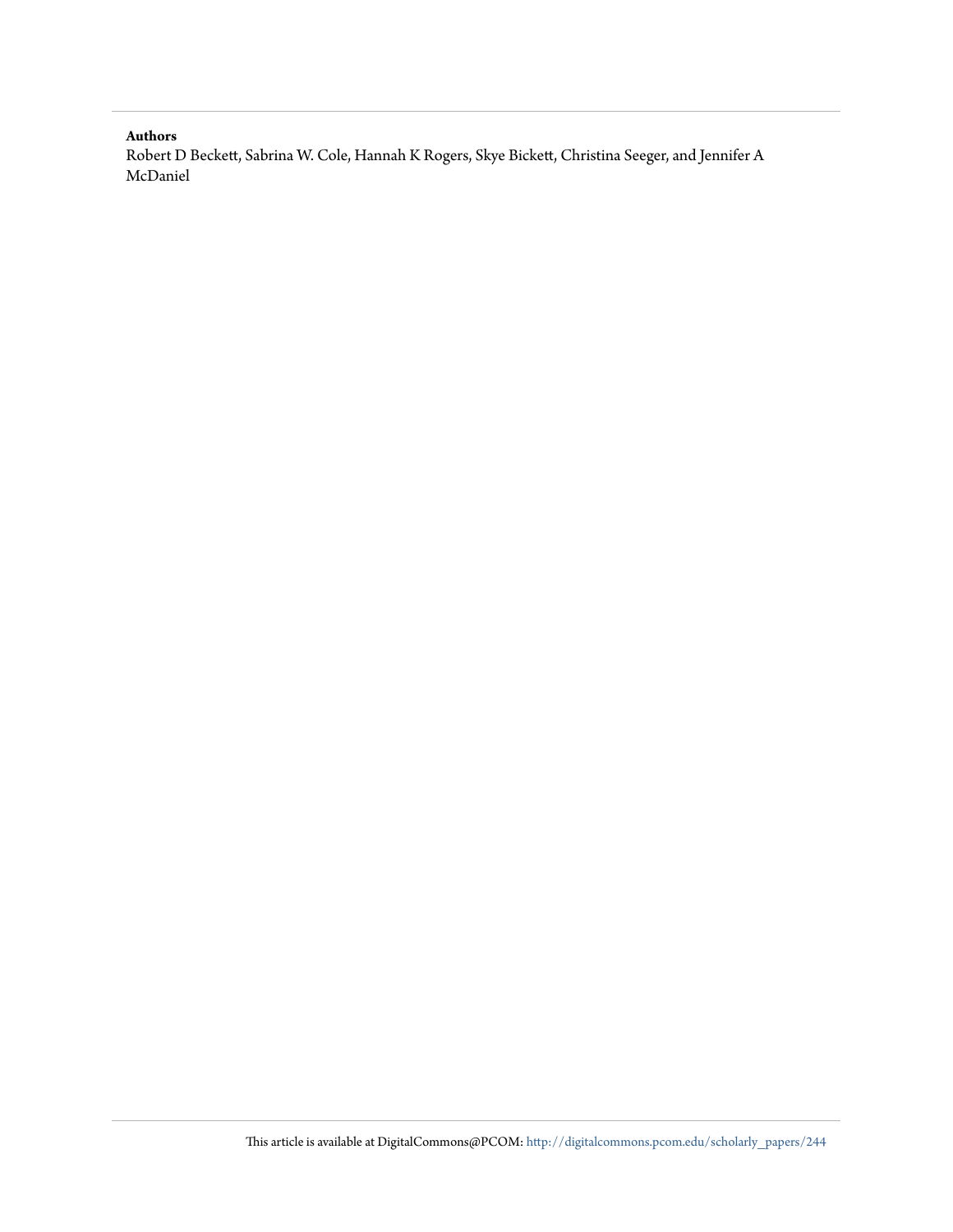## RESEARCH REPORTS

Rethinking the Core List of Journals for Libraries that Serve Schools and Colleges of Pharmacy

Robert D. Beckett, PharmD, BCPS; Sabrina W. Cole, PharmD, BCPS; Hannah K. Rogers, MLS, AHIP; Skye Bickett, MLIS, AHIP; Christina Seeger, CPhT, MLS, AHIP; Jennifer A. McDaniel, MSLS

See end of article for authors' affiliations.

DOI: http://dx.doi.org/10.3163/1536-5050.102.4.011

The Core List of Journals for Libraries that Serve Schools and Colleges of Pharmacy is a guide for developing and maintaining pharmacy-affiliated library collections. A work group was created to update the list and design a process for updating that will streamline future revisions. Work group members searched the National Library of Medicine catalog for an initial list of journals and then applied inclusion criteria to narrow the list. The work group finalized the fifth edition of the list with 225 diverse publications and produced a sustainable set of criteria for journal inclusion, providing a structured, objective process for future updates.

## INTRODUCTION

The American Association of Colleges of Pharmacy (AACP), founded in 1900, is the national association representing all US accredited colleges and schools of pharmacy education. The organization's mission is  $\mu$ <sup>t</sup> to lead and partner with our members in advancing pharmacy education, research, scholarship, practice and service to improve societal health $\bar{r}$  [1]. The Library and Information Science (LIS) Section of AACP was established in 1970 as the ''Section of Librarians,'' replacing the Joint Committee on Pharmacy College Librarians, to support librarians and information professionals serving or affiliated with colleges or schools of pharmacy. The section went through several names changes before becoming the LIS Section in 2012, and will be referred to as the LIS Section herein.

Development of a core journal list for a discipline or specialty area within the biomedical sciences dates back several decades to the ''Brandon Selected List of Books and Journals for the Small Medical Library'' [2]. This biennial publication by Alfred Brandon (first released in 1965) was widely regarded as the standard title list relevant to the small medical library [2, 3]. Similar lists still exist in a variety of disciplines, including nursing and veterinary medicine [4–6]. Additionally, individual institutions have described the development of a core journal collection [7]. When

establishing a core list of biomedical journals, it is understood that no individual institution can incur the economic impact of the entire volume of publications available in the biomedical sciences [3]. The scope of publications available may also not be consistent with the curricular emphasis of individual programs.

The LIS Section publishes Basic Resources for Pharmacy Education and the companion Core List of Journals for Libraries that Serve Schools and Colleges of Pharmacy [8] (also known as the Core Journals List) as guides for developing and maintaining pharmacyaffiliated library collections. Development of the Core Journals List provides librarians who serve those programs and pharmacy faculty and who are responsible for procurement of resources with an objective resource to support collection development.

The LIS Section introduced the first edition of the Core Journals List in 1997 as a complement to the Basic Resources for Pharmacy Education. An ad hoc committee (later a work group) created the list as a tool to support collection development for a school or college of pharmacy and to assist with accreditation. The decision of which titles to purchase and how the list was used for accreditation would depend on the type and size of the library. The LIS Section subsequently updated the list four times using an evolving methodology to best capture the journal titles that are most useful to pharmacy education.

The first Core Journals List, published in 1997, was developed by comparing journal holdings of 11 member libraries or drug information centers. Only print journals were considered for inclusion. The final list included print titles that were held by at least 7 of the 11 participating institutions. Titles held by nearly all of the libraries of work group members were indicated as recommended for first purchase on the list. This original list included 89 journals, 19 of which were indicated as first purchase recommendations [9]. The second edition of the list, published in 2003, was compiled in a similar manner, although electronic titles were considered and work group members used the collections of 10 colleges and schools of pharmacy as reference points. The final title list included 109 titles and 29 first purchase recommendations [10].

The methods were revised significantly for the third edition of the Core Journals List, published in 2009. Work group members evaluated for inclusion peerreviewed titles published in English and indexed in MEDLINE or International Pharmaceutical Abstracts (IPA) with a focus on pharmacy and/or pharmaceutical sciences. This list also included titles that were proposed and voted on by LIS Section members that did not meet the criteria but were considered critical to a pharmacy library collection. The ''recommended for first purchase'' qualifier was removed so that schools and accreditors would not interpret this distinction as ''required in the collection'' [11]. The fourth edition was published one year later, and work group members followed the methods defined for developing the previous edition [12].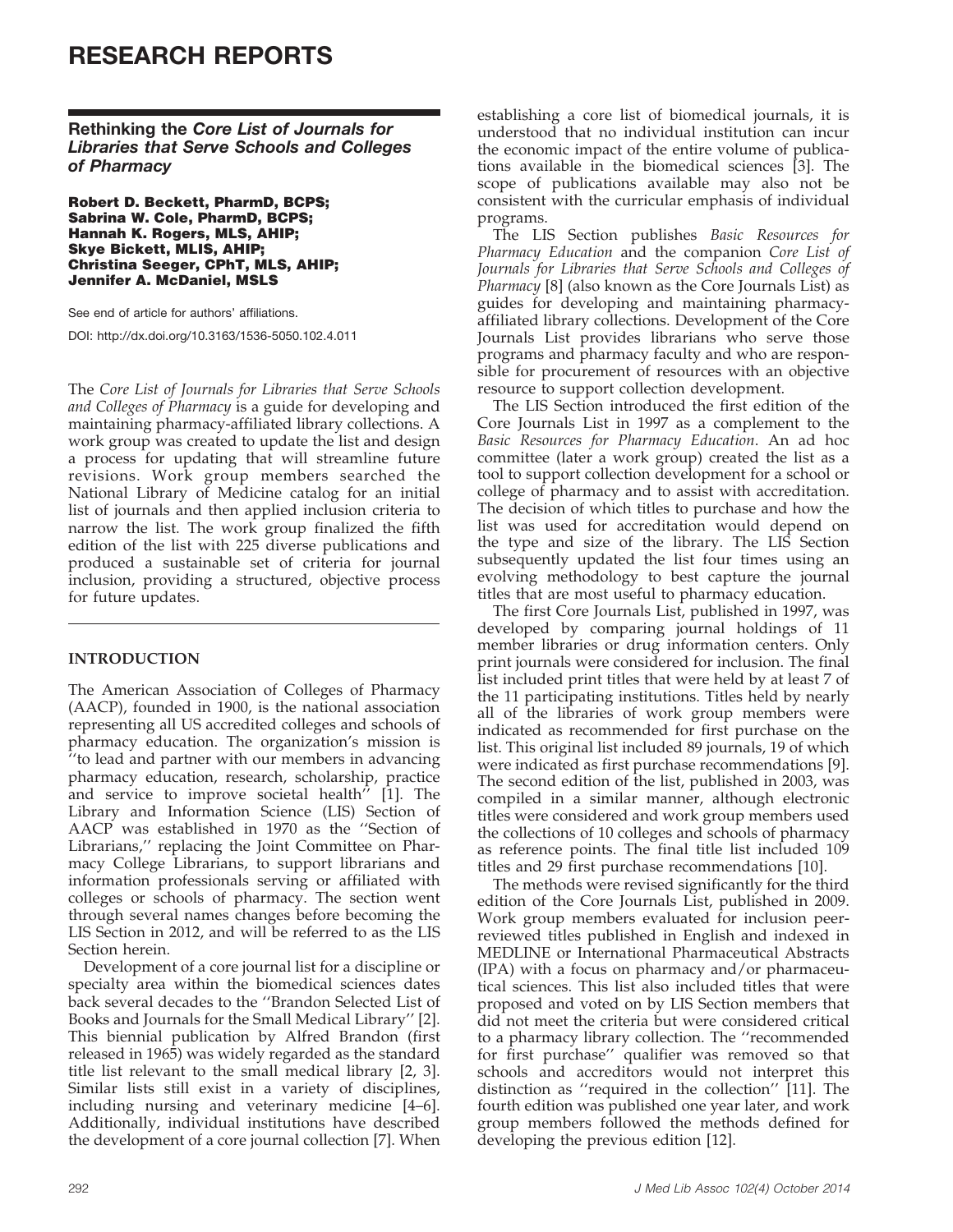At the 2012 AACP annual meeting, members of the LIS Section discussed updating the Core Journals List for publication and created a new work group charged to complete this task [13]. The objective of this report is to document the methods used to create the fifth edition of the Core Journals List, present the process for updating the list, and introduce the final list of titles.

## METHODS

A work group of four pharmacy librarians and three pharmacists who specialize in providing drug information prepared the 2013 published revision of the Core Journals List. All work group members were active in the AACP LIS Section and practiced in academic settings. The work group was diverse in terms of geographic location, program size, and institutional mission (i.e., research-focused, teachingfocused). After the work group formed in August 2012, it adopted a timeline with the following significant checkpoints: finalize the criteria for journal inclusion in October 2012, finalize the revision process in December 2012, complete the first draft in April 2013, and complete the final draft in June 2013. The work group's objective was to define a process, including identifying inclusion criteria, that could be used for the 2013 and future revisions.

Compared to previous versions of the list, members agreed that expanded coverage of medical journals relating to clinical pharmacy practice was needed because of the evolving role of the pharmacist in providing direct patient care. It was important to the team that key journals from related disciplines—such as physician assistantship, nursing, and optometry be included in recognition of the increasing importance of interprofessional collaboration and cooperation. Due to the inclusion of additional journals in order to better reflect the evolving role of the pharmacist on the interdisciplinary health care team, the group anticipated the list would increase in size from approximately 75 journals to around 200 or 300. The group envisioned the list as a guide for those who manage library collections that serve colleges or schools of pharmacy. Furthermore, the work group stipulated that the list should be a useful and applicable overview of the most important journals for pharmacy education that could be customized in order to serve institutional mission, vision, and demographics. As in the past, the list should not serve as an accreditation benchmark or a complete directory to the pharmacy literature.

The work group defined five domains of interest: (a) basic sciences, medicinal chemistry, and pharmacology; (b) pharmaceutics; (c) social and administrative sciences; (d) pharmacy practice; and (e) related disciplines. Individual group members then generated topics of interest in each of these domains, subject to review by the entire group (Table 1). Some selected topics were researched but ultimately did not yield any titles included on the final list. All topics are included in Table 1.

The work group then collaboratively defined the criteria for journal identification and inclusion in order to objectively and systematically evaluate titles for the list. Three criteria were used to identify possible peer-reviewed journals to include in the list: (1) being currently in press, (2) having full text published in English, and (3) being indexed in MEDLINE as having a major focus on a Medical Subject Heading (MeSH) corresponding to a topic of interest. These criteria provided a framework for a consistent approach among work group members and assured that only relevant publications would be reviewed. Journals that satisfied all identifying criteria were assessed for inclusion criteria. Inclusion criteria were selected to ensure the usefulness and applicability of the list: (1) a 2011 impact factor (IF) greater than 5, (2) a stated focus on pharmacy or medications in the journal description, or (3) status as an official publication of a major professional organization. These criteria were selected to maximize usefulness of the list and applicability to a broad group of collection users. The IF threshold was determined based on a review of the IF for appropriate journals in several relevant domains. Journals that satisfied two of three inclusion criteria were included in the list with one exception: Journal titles meeting the single criterion of stated focus on pharmacy or medications were compared with the holdings of work group members, which informed inclusion in the Core Journals List.

Following development of the identification and inclusion criteria, topics were distributed among all work group members for data collection. Researchers used a similar process to complete the project for their topics. First, they searched the National Library of Medicine (NLM) catalog with PubMed, using two or three independent MeSH terms. Professional expertise was used to determine applicable MeSH terms and to select terms that most appropriately captured journals within the topic. For example, ''dermatology OR skin'' was employed to identify journals for the term ''dermatology.'' Filters were set to restrict to articles with the term mapped as a MeSH major topic and to include only journals currently published in English and indexed in MEDLINE. For example, after applying these filters, the dermatology search above yielded 27 journals for review. Work group members manually reviewed each journal to verify that the full articles were published in English. All remaining journals were then assessed for inclusion criteria. The assigned member reviewed the journal description in PubMed or on the journal website to confirm a pharmacy or medication focus and status as an official society or organization publication. IF data were gathered from the journal websites or from Journal Citation Reports through Web of Knowledge. In addition to including peer-reviewed publications, the work group included pharmacy trade publications (e.g., Drug Topics, Pharmacy Times), which are important for a well-rounded pharmacy collection. Since most identifying and inclusion criteria would not be relevant for trade publications, work group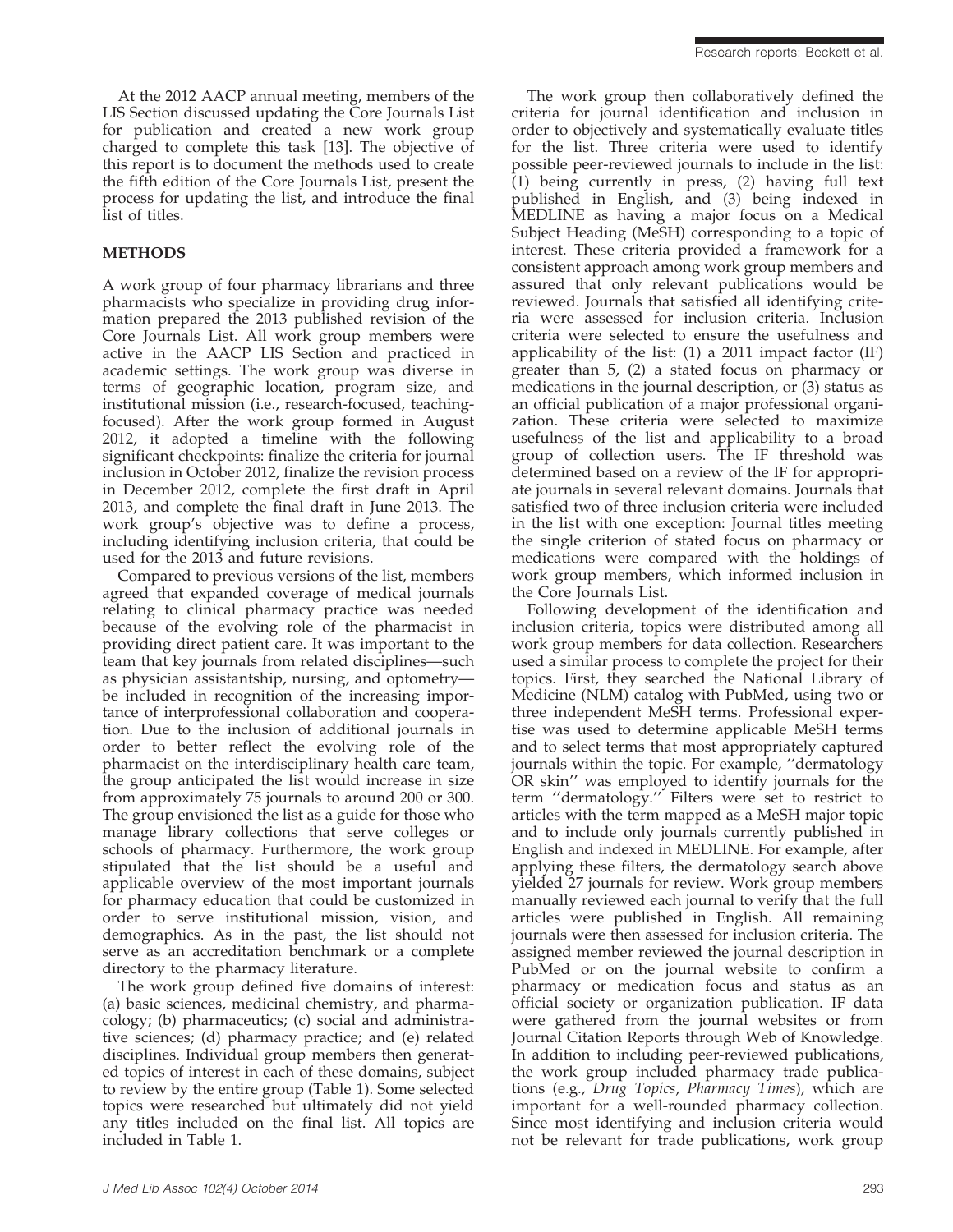#### Table 1

Breakdown of core journals list by domain and topic<sup>\*</sup>

| Domain                                           | <b>Topic</b>                                                                        | Journals (n)   |
|--------------------------------------------------|-------------------------------------------------------------------------------------|----------------|
| Basic sciences, medicinal chemistry, and         |                                                                                     |                |
| pharmacology (52 journals)                       | Biochemistry                                                                        | $\overline{4}$ |
|                                                  | Biology                                                                             | 8              |
|                                                  | Chemistry                                                                           | 3              |
|                                                  | Drug design, discovery, development                                                 | 6              |
|                                                  | Medicinal chemistry                                                                 | 3              |
|                                                  | Molecular medicine                                                                  | $\overline{4}$ |
|                                                  | Pharmacology                                                                        | 20             |
|                                                  | Toxicology                                                                          | 4              |
| Pharmaceutics (15 journals)                      | Biotechnology                                                                       | 1              |
|                                                  | Compounding                                                                         |                |
|                                                  | Dosage forms                                                                        | 6              |
|                                                  | Nanotechnology                                                                      |                |
|                                                  | Pharmaceutical analysis                                                             | 0              |
|                                                  | Pharmaceutical manufacturing                                                        | $\Omega$       |
|                                                  | Pharmaceutical technology                                                           | 2              |
|                                                  | Pharmacokinetics and pharmacodynamics                                               | 4              |
|                                                  | Physical chemistry                                                                  | 0              |
| Social and administrative sciences (13 journals) | Economics and pharmacoeconomics                                                     | 1              |
|                                                  | <b>Ethics</b>                                                                       | 5              |
|                                                  | Health care administration                                                          | 2              |
|                                                  | Pharmacy education                                                                  | $\overline{2}$ |
|                                                  | Public health                                                                       | $\overline{c}$ |
|                                                  |                                                                                     | $\mathbf{1}$   |
| Pharmacy practice (117 journals)                 | Social and behavioral aspects of practice<br>Complementary and alternative medicine | $\overline{c}$ |
|                                                  |                                                                                     | 9              |
|                                                  | General pharmacy                                                                    |                |
|                                                  | Law                                                                                 | $\mathbf{1}$   |
|                                                  | <b>Medical informatics</b>                                                          | 3              |
|                                                  | Therapeutic areas                                                                   | 102            |
| Related disciplines (17 journals)                | Dentistry                                                                           | $\Omega$       |
|                                                  | Dietetics, nutrition                                                                | $\mathbf 0$    |
|                                                  | Health administration                                                               | 2              |
|                                                  | Nursing                                                                             | $\overline{4}$ |
|                                                  | Optometry                                                                           | $\mathbf 0$    |
|                                                  | Physician assistants                                                                | 1              |
|                                                  | Psychology                                                                          | 5              |
|                                                  | Veterinary medicine                                                                 | 5              |
| Pharmacy trade publications                      |                                                                                     | 11             |
| <b>Total publications</b>                        |                                                                                     | 225            |

members reviewed their collections and voted on inclusion of these periodicals.

Following completion of the first draft of the list, each domain was distributed to a content expert external to the work group for peer review. Peer reviewers had to be working in academic pharmacy and be well recognized for their expertise in the particular domain. If a single reviewer was not sufficient to evaluate an entire domain, a second reviewer was solicited. Some topics (e.g., pediatrics, toxicology) resulted in either a low or excessive number of titles; therefore, additional review was sought for these topics. Peer reviewers were instructed to review their domains for completeness (i.e., Were any important journals missing?), appropriateness (i.e., Should any journals of minor importance be removed?), duplication (i.e., Do any journals closely duplicate each other in terms of aim, scope, and value?), and any other issues regarding the list. Reviewers were free to recommend additions, deletions, and/or reorganization based on their expertise. The work group evaluated the peer-review suggestions and accepted or rejected them by consensus. The group presented the final Core Journals List to the LIS Section at the 2013 AACP Annual Meeting, and it was unanimously approved. The section endorsed a plan

to use the developed criteria as a basis for a future revision planned for the 2015/16 academic year.

#### RESULTS

The work group generated an initial list of 844 journals meeting identifying criteria. Of those, 579 were excluded for failure to satisfy inclusion criteria. In addition, 67 were excluded and 16 were added based on recommendations from peer review, yielding a final count of 214 peer-reviewed journals. An additional 11 pharmacy trade publications were deemed of value in the field and were included in a separate section of the list, yielding a final list of 225 periodicals [8].

#### DISCUSSION

While the fifth edition of the Core Journals List did retain the previous edition's reliance on identifying titles for peer-reviewed periodicals indexed in MED-LINE with an emphasis on pharmacy and English language availability, it stands in contrast to previous editions of the Core Journals List because of substantial changes to the identification and inclusion criteria, the addition of a peer-review process, and the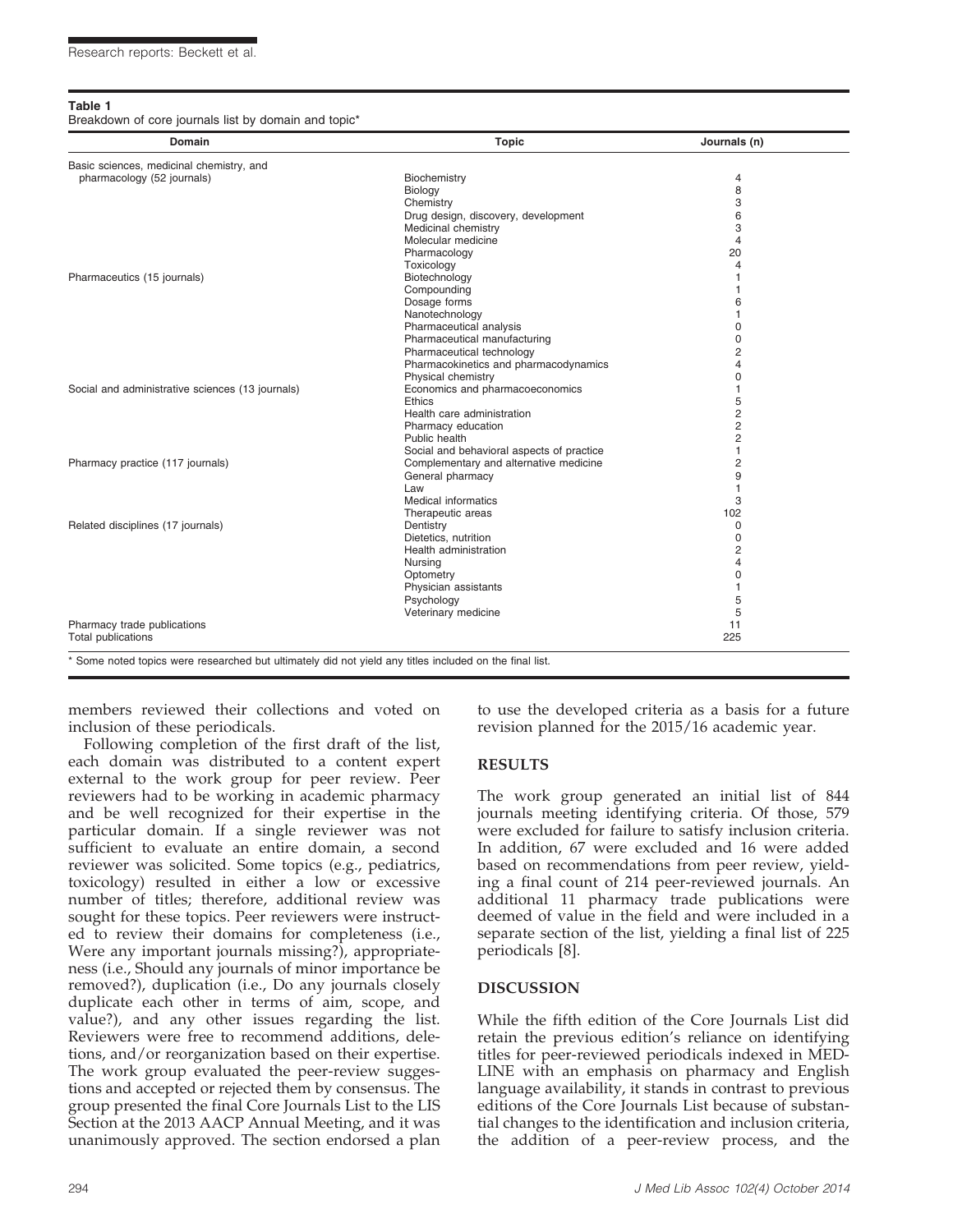expansion of subject coverage. This significant change to the selection process allowed for a final list of titles that reflected a broader collection of core journal titles fundamental to the evolving nature of the discipline, from those foundational to the science and practice of pharmacy to selected trade publications that serve as an information source fundamental to some areas of pharmacy. Incorporating a system of peer review by content experts was critical to the integrity, applicability, and utility of the final list. The section will need to continue efforts to review and revise the list to ensure that the list remains congruent with developments in pharmacy education.

There were several limitations in the execution of this project. The group worked diligently to ensure that the process of title identification and inclusion was unbiased and objective. However, the process allowed subjective interpretation of the inclusion criteria, specifically regarding degree of focus on pharmacy or medications. Ultimately, group members relied on their professional judgment and weighed recommendations from peer reviewers for refinement of the final list. While the search criteria required identifying MeSH terms to retrieve the most relevant titles, work group members observed that some key titles (e.g., British Medical Journal) were not identified in the initial search with the predefined criteria. These titles were added at the time of peer review if agreed upon by the work group. The work group felt that titles indexed in MEDLINE were appropriate for developing a core collection for pharmacy education. However, other secondary databases (e.g., EMBASE, CINAHL, IPA) index titles that are not indexed in MEDLINE and would be appropriate for identifying periodical titles. While the criteria developed for this revision will be useful for future updates, lowering the IF threshold could yield additional key journals, and a more structured approach to the search could help reduce the number of journals excluded only after peer review.

Based on the experiences of updating the Core Journals List in 2013, the work group determined that future revisions should occur every three years based on a similar process, to match the publication cycle of the Basic Resources for Pharmacy Education list. The work group will continue to fine-tune the specific criteria and assess the current list in order to determine its usability.

## **CONCLUSION**

Since its development in 1997, the AACP Core Journals List has been a useful journal-oriented collection development and assessment tool available to librarians, drug information pharmacists, and anyone interested in pharmacy literature. The process of revising the methodology for the fifth edition allowed the scope of the list to better reflect the growing interprofessionalism of pharmacy, which, in turn, impacts pharmacy education. The peer-review process used to create the list generated a level of quality assurance not previously incorporated into the list's development. By improving the development of the Core Journals List, a list has been created to better support the needs of pharmacy education and the evolving role of the pharmacist in the US health care system.

### ACKNOWLEDGMENT

The authors acknowledge Timothy Hutcherson, PharmD, D'Youville College School of Pharmacy, for his work on the 2013 Core Journals work group.

## REFERENCES

1. American Association of Colleges of Pharmacy. About AACP [Internet]. Alexandria, VA: The Association; 2013 [cited 4 Dec 2013].  $\langle$ http://www.aacp.org/about/ $\rangle$ .

2. Brandon AN. Selected list of books and journals for the small medical library. Bull Med Lib Assoc. 1977 Apr;65(2):191–215.

3. Usdin BT. Core lists of medical journals: a comparison. Bull Med Lib Assoc. 1979 Apr;67(2):212–7.

4. Cook S. A core list of periodicals for health-care management libraries. Health Lib Rev. 1987 Mar;4(1):14–25. DOI: http://dx.doi.org/10.1046/j.1365-2532.1987.410014.x.

5. Nursing and Allied Health Resources Section. NAHRS 2012 selected list of nursing journals [Internet]. Chicago, IL: Medical Library Association; 2012 [cited 2 Dec 2013]. ,https://docs.google.com/a/pcom.edu/spreadsheet/ccc? key50Ajondthf4CaQdE9RLUtGZFZnWVM3Y3ZOSkhyQm  $w0SWc\#gid=0.$ 

6. Ugaz AG, Boyd CT, Croft VF, Carrigan EE, Anderson KM. Basic list of veterinary medical serials, third edition: using a decision matrix to update the core list of veterinary journals. J Med Lib Assoc. 2010 Oct;98(4):282–92. DOI: http://dx.doi.org/10.3163/1536-5050.98.4.004.

7. Shearer BS, Nagy SP. Developing an academic medical library core journal collection in the (almost) post-print era: the Florida State University College of Medicine Medical Library. J Med Lib Assoc. 2003 Jul;91(3):292–302.

8. Beckett RD, Bickett S, Cole SW, Hutcherson T, McDaniel JA, Rogers HK, Seeger CM. American Association of Colleges of Pharmacy core list of journals for libraries that serve schools and colleges of pharmacy [Internet]. 5th ed. Alexandria, VA: Library and Information Science Section, American Association of Colleges of Pharmacy; 2013 [cited 4 Dec 2013]. <http://www.aacp.org/governance/SECTIONS/ libraryinformationscience/Documents/AACPCoreJournals  $List2013.pdf$ .

9. Bowman LA. American Association of Colleges of Pharmacy basic resources update. Email message to: AACP Libraries and Educational Resources Section Basic Resources Contributors. 2006 Aug 7.

10. Fuller N, Allison A, Beattie M, Bowman L, Iwanowicz S, Jackson E, Jesano R, Killion V, Kock T, Nanstiel B, Wanserski G. American Association of Colleges of Pharmacy core list of journals for libraries that serve schools and colleges of pharmacy. 2nd ed. Alexandria, VA: Libraries and Educational Resources Section, American Association of Colleges of Pharmacy; 2003.

11. McGuinness S. Academic Section business meeting [Internet]. Alexandria, VA: Libraries and Educational Resources Section, American Association of Colleges of Pharmacy; 20 Jul 2008 [cited 4 Dec 2013] <http://www .aacp.org/governance/SECTIONS/libraryinformationscience/ Documents/2008meetingminutes.pdf>.